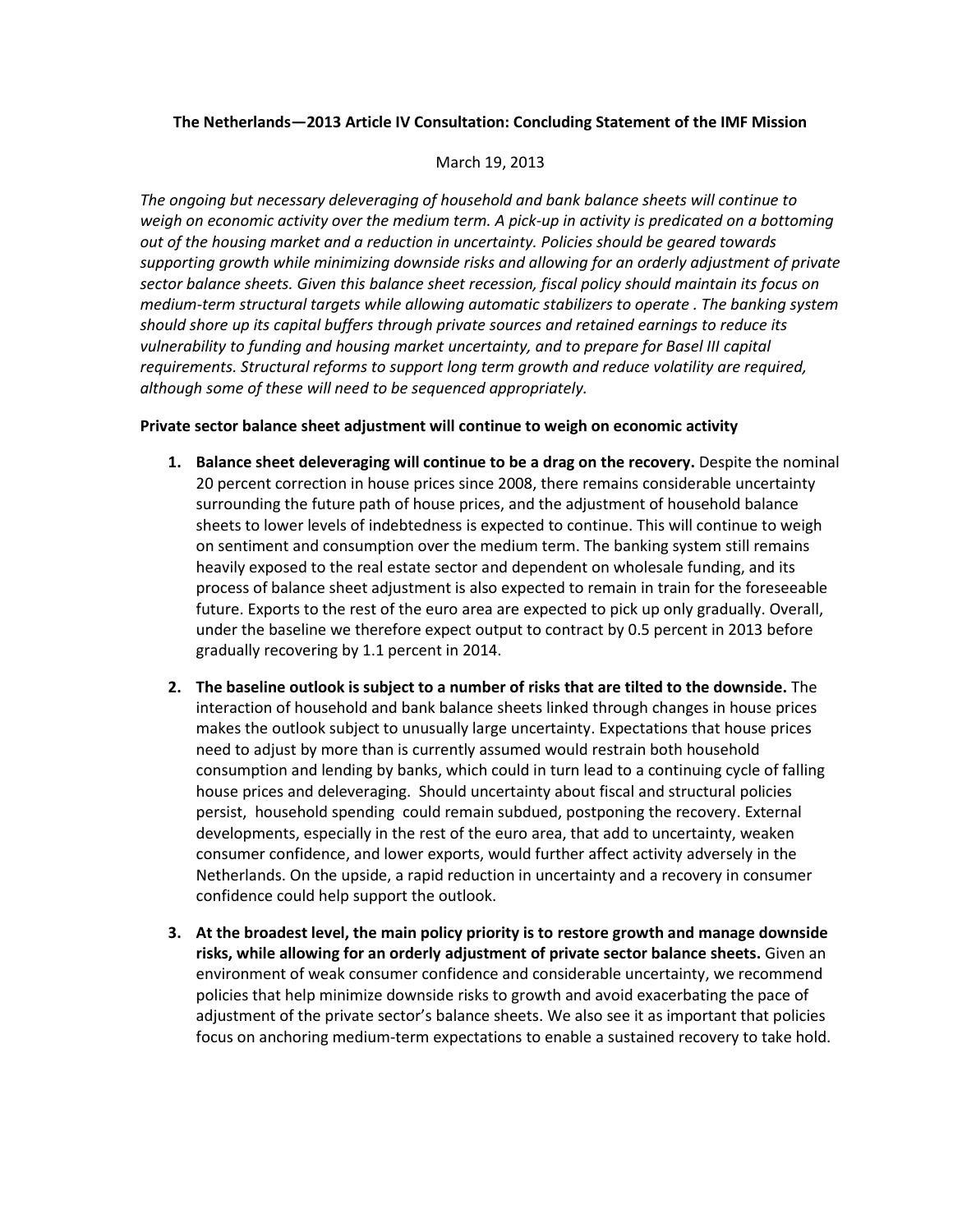**Fiscal policies should focus on structural targets and allow automatic stabilizers to operate**

- **4. The Netherlands enjoys strong credibility with regard to fiscal policy.** The Netherlands' long-standing track record of sound fiscal policies and its robust institutional framework underpin its role as a safe haven and its low borrowing costs in international markets. We see this strength as deriving from policy credibility and a focus on medium-term objectives consistent with sustainable public debt dynamics. This is underscored by the Netherlands' fiscal framework, which includes trend-based fiscal policy with medium term real net expenditure ceilings, and the articulation of specific medium- term structural adjustment measures outlined in the government's December 2012 Update of the Stability Program.
- **5. The plan for no further fiscal consolidation in 2013 is appropriate.** With activity this year projected to be weaker than previously anticipated, we support the authorities' plan for no further consolidation this year. This would be consistent with a headline deficit of 3.4 percent of GDP in 2013, but reflects a very substantial underlying structural adjustment in the robust balance of 2.5 percent of GDP during 2012-2013 that has been undertaken under very difficult macroeconomic circumstances.
- **6. Given the uncertainty surrounding the timing and the pace of recovery, a focus on structural fiscal targets is appropriate.** In order to anchor expectations and reduce uncertainty, we are of the view that fiscal policy beyond 2013 should focus on the structural adjustment outlined in the December 2012 Update of the Netherlands' Stability Program, while allowing automatic stabilizers to respond to macroeconomic developments as they occur. A firm focus on medium term objectives will further cement the Netherlands' policy credibility and role as an anchor at the core of the euro area, and mitigate policy uncertainty. Procyclical fiscal policies could also damage potential growth should they prolong the downturn.

# **The process of financial sector and housing adjustment needs to continue**

- **7. The financial system needs to continue reducing its dependence on wholesale financing.**  Given banks' vulnerability to developments in the real estate sector, proactive measures should be taken to shore up capital from private sources and retained earnings. This should include issuance of common equity and reducing the payout ratio where possible. A higher capital buffer would also help banks extend the duration and terms of their wholesale financing, making the system less vulnerable to abrupt shifts in funding conditions, and prepare banks for Basel III capital requirements. Banks should also increase allowances for loan losses in the commercial real estate portfolio given its ongoing weakness and inconsistencies in asset revaluation. Banks should be encouraged to simplify their corporate structure and prepare living wills to help bank resolution and reduce costs to the taxpayer.
- **8. The numerous distortions in the housing market need to be gradually wound down.** The main principles that should be observed in reducing housing sector distortions are that the natural adjustment of prices should proceed unimpeded, that banks continue to reduce their reliance on wholesale funding, that risk from exposure to the real estate sector is priced transparently and appropriately, and that the government does not take on additional contingent liabilities.